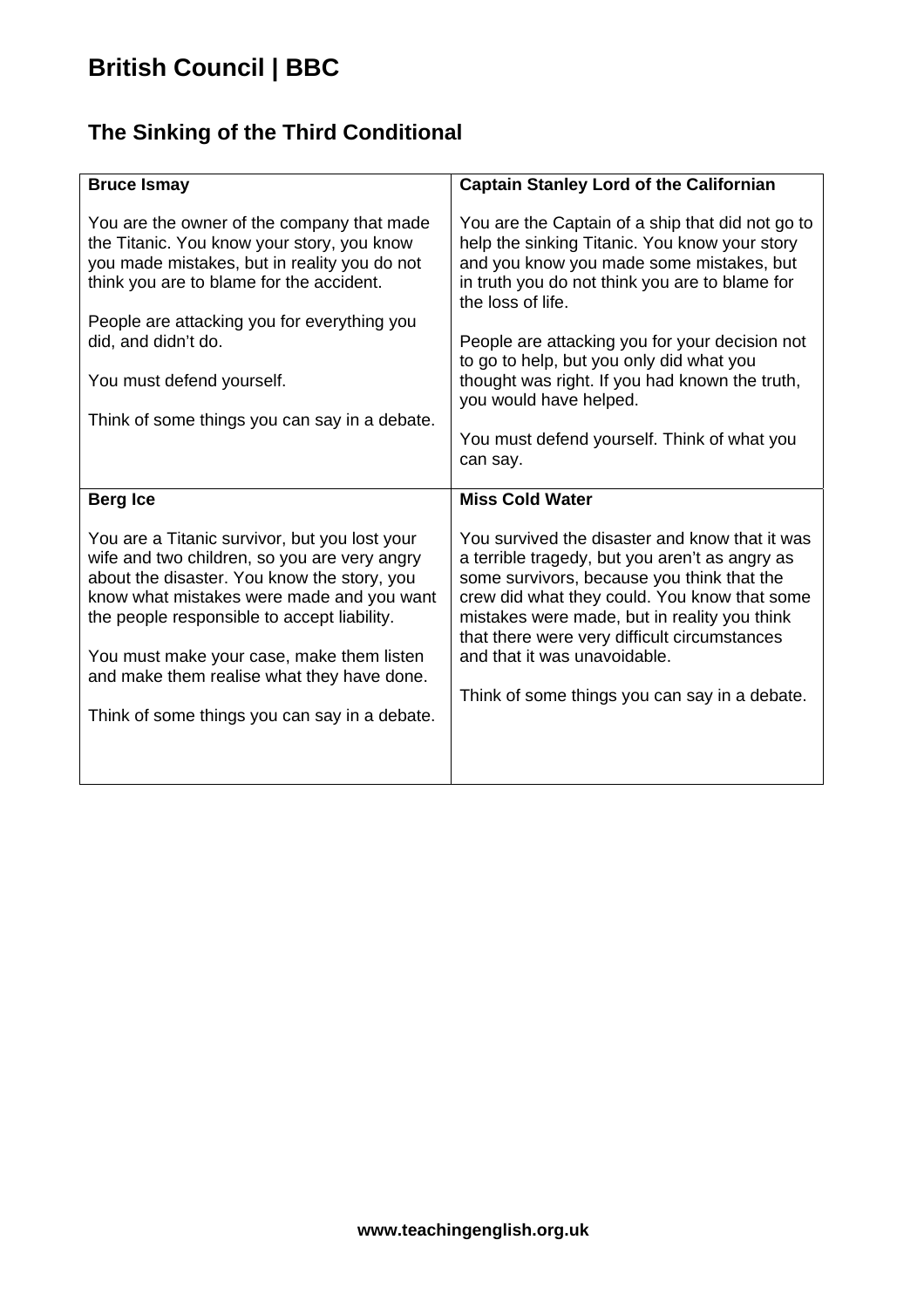### **British Council | BBC**

#### **READING COMPREHENSION adapted from [www.wikipedia.org](http://www.wikipedia.org/)**

The sinking of the RMS Titanic was one of the worst maritime disasters in history. On April 14, 1912, at 11:40 p.m., the 'unsinkable' luxury ship hit an iceberg and sank in just under three hours with the loss of around 1500 lives. There are many different descriptions of the disaster by the surviving passengers and crew, but few people doubt that human error played a part in the tragedy. Let's look at some of the things that went wrong.

On the night of Sunday, 14 April 1912 the temperature was near freezing and the ocean was completely calm. Surviving 2nd Officer Charles Lightoller later wrote, "the sea was like glass". The ship's course had been changed by the captain, but other than this, he saw no reason to slow down. The owner of the ship, Bruce Ismay, was also on board and had instructed the captain to speed up in order to break the record for a transatlantic voyage. The captain agreed, but perhaps if he had known of the messages the ship had received in the radio room, he would have acted differently. According to a ship ahead called the Mesaba, lots of large icebergs were in the area. These messages did not reach him.

There were three teams of lookouts on board keeping constant watch for obstacles in the ship's path, but as Charles Lightoller said at the British inquiry, "Everything was against us, there was no moon, no wind, no binoculars and with the dark side of the iceberg facing the ship, the lookouts were powerless."

When the alarm was finally raised the crew acted very quickly but it was already too late to save the ship. Within twenty minutes of the collision the ship had flooded, so the captain ordered the lifeboats to be prepared, filled with women and children, and lowered into the water. This didn't go well, regulations about the number of lifeboats a ship should carry were already out of date when the Titanic set sail, and even if the evacuation had been better organised, there wouldn't have been enough boats to hold everybody.

Meanwhile, the crew were sending out distress signals. The first message was "sinking, need immediate assistance," and then "SOS". Several ships responded, including the Mount Temple, Frankfurt, and the Titanic's sister ship, Olympic, but they were too far away. The closest ship to respond was the Carpathia, which arrived in about four hours, too late to save everybody.

Various distress flares launched from the sinking ship were also ineffective, including those seen by a ship called the Californian, whose captain, Stanley Lord, had ordered his crew to stop the ship for the night because of the icebergs. When Captain Lord was informed of the flares he failed to respond because he did not think they were important. Nor did the crew of the Californian wake their radio operator, who had gone to bed for the night.

And what of Bruce Ismay, who many believe acted without regard for safety by requiring an unprepared ship to sail at such speed in spite of the danger? History tells us that he survived, but from the lifeboat turned his back on his beautiful ship as it sank.

That night, of a total of 2,208 people, only 712 were rescued by the Carpathia, while 1,496 perished. If the lifeboats had been filled to capacity, 1,178 people could have been saved. If there had been enough lifeboats, maybe everybody could have been saved. If Captain Stanley Lord had responded to the distress signals seen by his crew, more lives could have been saved. And if the crew of the Titanic had taken better precautions of their own, the disaster may not even have happened in the first place. Like the mystery of the orchestra that played on to the end, this is something we may never know the truth about.